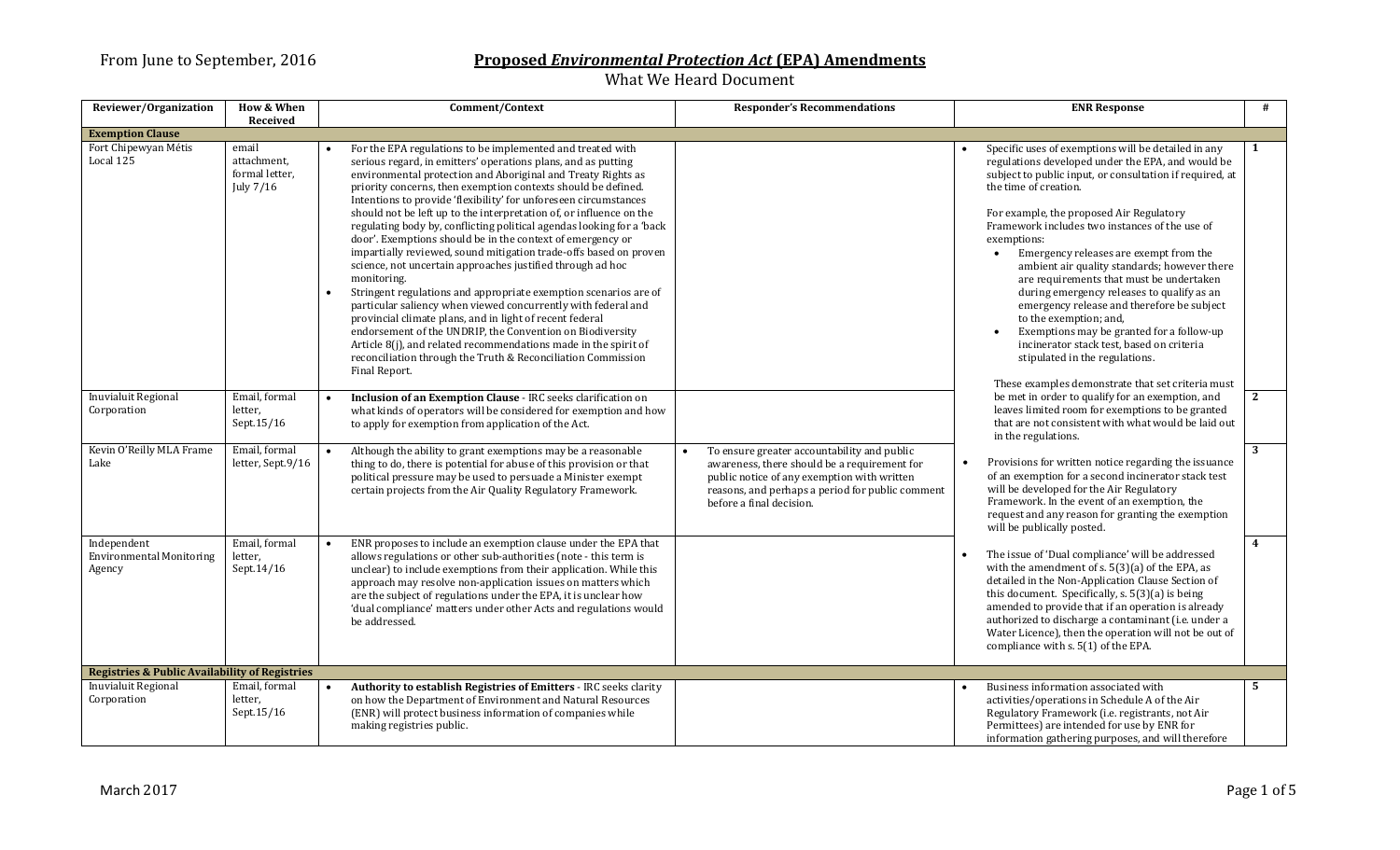| Reviewer/Organization                                    | <b>How &amp; When</b>                          | Comment/Context                                                                                                                                                                                                                                                                                                                                                                                                                                                                                                                                                                                                                                                                                                                                                                                                                                                                                           | <b>Responder's Recommendations</b>                                                                                                                                                                                                                                                                                                  | <b>ENR Response</b>                                                                                                                                                                                                                                                                                                                                                                                                                                                                                                                                                                                                                                                                                                                                                                                                                                                                                                                                                                       | # |
|----------------------------------------------------------|------------------------------------------------|-----------------------------------------------------------------------------------------------------------------------------------------------------------------------------------------------------------------------------------------------------------------------------------------------------------------------------------------------------------------------------------------------------------------------------------------------------------------------------------------------------------------------------------------------------------------------------------------------------------------------------------------------------------------------------------------------------------------------------------------------------------------------------------------------------------------------------------------------------------------------------------------------------------|-------------------------------------------------------------------------------------------------------------------------------------------------------------------------------------------------------------------------------------------------------------------------------------------------------------------------------------|-------------------------------------------------------------------------------------------------------------------------------------------------------------------------------------------------------------------------------------------------------------------------------------------------------------------------------------------------------------------------------------------------------------------------------------------------------------------------------------------------------------------------------------------------------------------------------------------------------------------------------------------------------------------------------------------------------------------------------------------------------------------------------------------------------------------------------------------------------------------------------------------------------------------------------------------------------------------------------------------|---|
| Kevin O'Reilly MLA Frame<br>Lake                         | Received<br>Email, formal<br>letter, Sept.9/16 | There is a limited commitment to make public a small range of<br>documents that will be generated as part of the Air Quality<br>Regulatory Framework including the permit process. There is no<br>mention of inspection reports, annual reports from companies and<br>other documents, as to whether these materials will be public. The<br>Land and Water Boards of the Mackenzie Valley routinely make all<br>of their documentation received public via a web-based public<br>registry system. There is a public expectation that air quality<br>should be handled in a similar manner.                                                                                                                                                                                                                                                                                                                | All documents should be considered public<br>automatically, unless there is some valid public<br>interest or proprietary interest that might be<br>argued.                                                                                                                                                                          | not be made public.<br>For the Air Regulations, ENR intends to make a<br>registry publically available when it relates to<br>compliance with a requirement of the regulations<br>(i.e. on an authorization); whereas registry<br>information (i.e. collecting data as per registration<br>requirements) that is being used by ENR solely for<br>research and to inform future regulatory initiatives<br>shall not be made publically available. In the former<br>case, sharing information publically provides<br>transparency that proponents' operations and<br>government actions are occurring as indicated in the<br>regulations.<br>This amendment to the EPA is simply to enable the<br>creation of a registry and to allow for information to<br>be made publically available; however the details on<br>what information would be made publically<br>available (including confidentiality or proprietary<br>considerations) would be detailed in regulations,<br>not in the Act. | 6 |
| Non-Application Clause - S.2(2)                          |                                                |                                                                                                                                                                                                                                                                                                                                                                                                                                                                                                                                                                                                                                                                                                                                                                                                                                                                                                           |                                                                                                                                                                                                                                                                                                                                     |                                                                                                                                                                                                                                                                                                                                                                                                                                                                                                                                                                                                                                                                                                                                                                                                                                                                                                                                                                                           |   |
| Rio Tinto                                                | Email, formal<br>letter,<br>Sept.15/16         | DDMI understands that the removal of s. 2(2) (Non-Application)<br>from the EPA will require those who are expressly authorized to<br>discharge "contaminants" under existing permits and licences<br>(e.g., water licences issued under the Mackenzie Valley Resource<br>Management Act/Waters Act) to apply for new permits or licences<br>under the EPA for the same discharges, unless exempted by<br>regulation under the EPA. If our understanding is correct, then we<br>are concerned with a number of adverse effects such as<br>potentially-conflicting licence conditions or orders, duplication of<br>monitoring, reporting and inspections, and a generally increased<br>administrative burden, which would not be justified by any<br>corresponding increase in environmental protection. Accordingly,<br>we do not think that the Non-Application clause should be<br>removed from the EPA. | If it is removed, then the holders of certain types<br>of licences (in particular, water licences) should<br>be exempted by regulation and the EPA should<br>contain effective means of coordinating the work<br>of different regulators and to address conflicts<br>between them in a way that does not impact<br>license holders. | This concern has been addressed by amending<br>s. $5(3)(a)$ . This amendment provides that if an<br>operation is already authorized to discharge a<br>contaminant (i.e. under a Water Licence), then the<br>operation will not be out of compliance with S.5(1)<br>of the EPA.                                                                                                                                                                                                                                                                                                                                                                                                                                                                                                                                                                                                                                                                                                            |   |
| Independent<br><b>Environmental Monitoring</b><br>Agency | Email, formal<br>letter,<br>Sept.14/16         | ENR proposes that this clause be removed in its entirety, and a<br>new clause be added allowing for exemptions from requirements<br>under the Act and its Regulations. The rationale stated for the<br>removal of the existing clause is that if a contaminant is<br>discharged at a level above a limit set under the EPA (i.e. source<br>performance standards) but below the limit set under another<br>piece of legislation, the emitter will not be in violation of the EPA.                                                                                                                                                                                                                                                                                                                                                                                                                         | ENR re-examine the removal of s. 2(2) of the EPA<br>to ensure those operations which are authorized<br>to discharge contaminants to the environment<br>under other Acts and regulations, permits and<br>licenses (i.e. water licences) do not violate s. 5(1)<br>of the EPA.                                                        | ENR has reexamined the removal of s. 2(2) and<br>concludes that an additional amendment to<br>s. 5(3)(a) is required to specify that discharges<br>authorized by other Acts or regulations do not<br>violate s. 5(1) of the EPA.                                                                                                                                                                                                                                                                                                                                                                                                                                                                                                                                                                                                                                                                                                                                                          | 8 |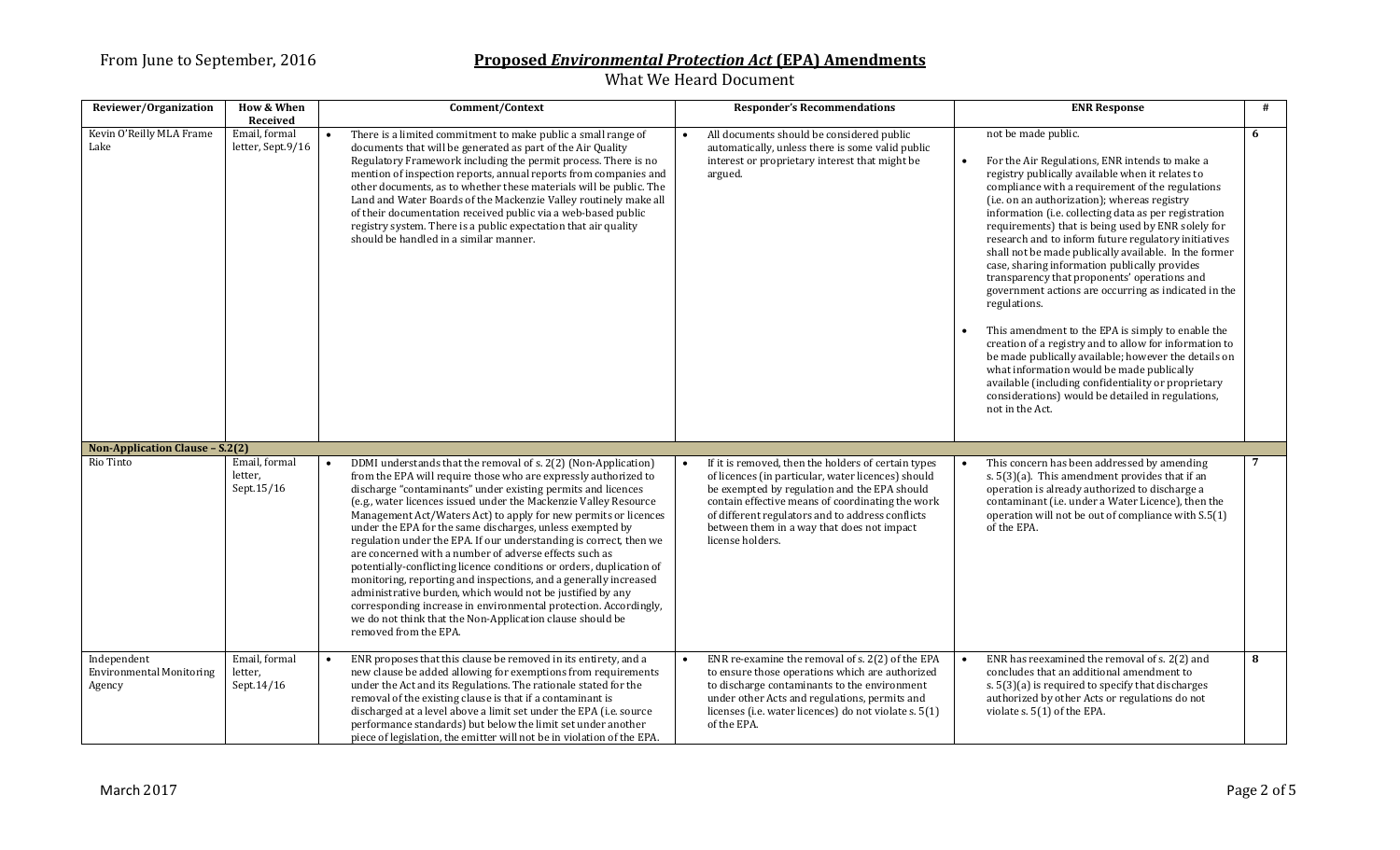| Reviewer/Organization | <b>How &amp; When</b> | Comment/Context                                                                                                                                                                                                                                                                                                                                                                                                                                                                                                                                                          | <b>Responder's Recommendations</b> | <b>ENR Response</b> | # |
|-----------------------|-----------------------|--------------------------------------------------------------------------------------------------------------------------------------------------------------------------------------------------------------------------------------------------------------------------------------------------------------------------------------------------------------------------------------------------------------------------------------------------------------------------------------------------------------------------------------------------------------------------|------------------------------------|---------------------|---|
|                       | Received              |                                                                                                                                                                                                                                                                                                                                                                                                                                                                                                                                                                          |                                    |                     |   |
|                       |                       | The Department is also concerned that the entire operation could<br>be exempted from the requirements of the EPA by virtue of a very<br>broad interpretation of this non-application clause.<br>The Agency is aware of the original intention of s. 2(2) as it was<br>considered in 1990 - that developments operating under an<br>existing valid federal or territorial permit or licence could<br>continue to discharge contaminants at levels that are authorized<br>by the permit or licence. For example, in the case of a discharge to                             |                                    |                     |   |
|                       |                       | water, a municipality could continue to discharge domestic<br>sewage, or a mining operation could continue to discharge tailings<br>effluent, to the receiving environment as long as the criteria<br>established by the water licence are not exceeded. Without this<br>non-application clause, the municipality or mining operation could<br>be in violation of s. 5(1) the EPA.                                                                                                                                                                                       |                                    |                     |   |
|                       |                       | The argument that the entire operation of an organization which<br>received a lawful authorization to conduct an activity that results<br>in a discharge of a contaminant could be considered exempt by<br>virtue of s. 2(2) was examined but not considered valid at the time.                                                                                                                                                                                                                                                                                          |                                    |                     |   |
|                       |                       | The Agency is concerned that, by removing s. 2(2) in its entirety, a<br>situation of the "impossibility of dual compliance" could be<br>established. As mentioned above, the possibility could exist that a<br>municipality would be in violation of the EPA by discharging<br>treated sewage, or a mining operation by discharging treated<br>effluent, where it is otherwise in compliance with an existing valid<br>water licence. This situation could lead to a policy challenge<br>similar to that under the federal Fisheries Act. s. 36(3) of that Act<br>reads: |                                    |                     |   |
|                       |                       | Subject to subsection (4), no person shall deposit or permit the deposit of<br>a deleterious substance of any type in water frequented by fish or in any<br>place under any conditions where the deleterious substance or any other<br>deleterious substance that results from the deposit of the deleterious<br>substance may enter any such water.                                                                                                                                                                                                                     |                                    |                     |   |
|                       |                       | The Government of Canada addressed this challenge by including s.<br>36(4) which sets out the following non-application conditions:<br>No person contravenes subsection (3) by depositing or permitting the<br>deposit in any water or place of<br>(a) waste or pollutant of a type, in a quantity and under conditions                                                                                                                                                                                                                                                  |                                    |                     |   |
|                       |                       | authorized by regulations applicable to that water or place made by the<br>Governor in Council under any Act other than this Act;<br>(b) a deleterious substance of a class and under conditions $-$ which may<br>include conditions with respect to quantity or concentration -                                                                                                                                                                                                                                                                                         |                                    |                     |   |
|                       |                       | authorized under regulations made under subsection (5) applicable to<br>that water or place or to any work or undertaking or class of works or<br>undertakings; or                                                                                                                                                                                                                                                                                                                                                                                                       |                                    |                     |   |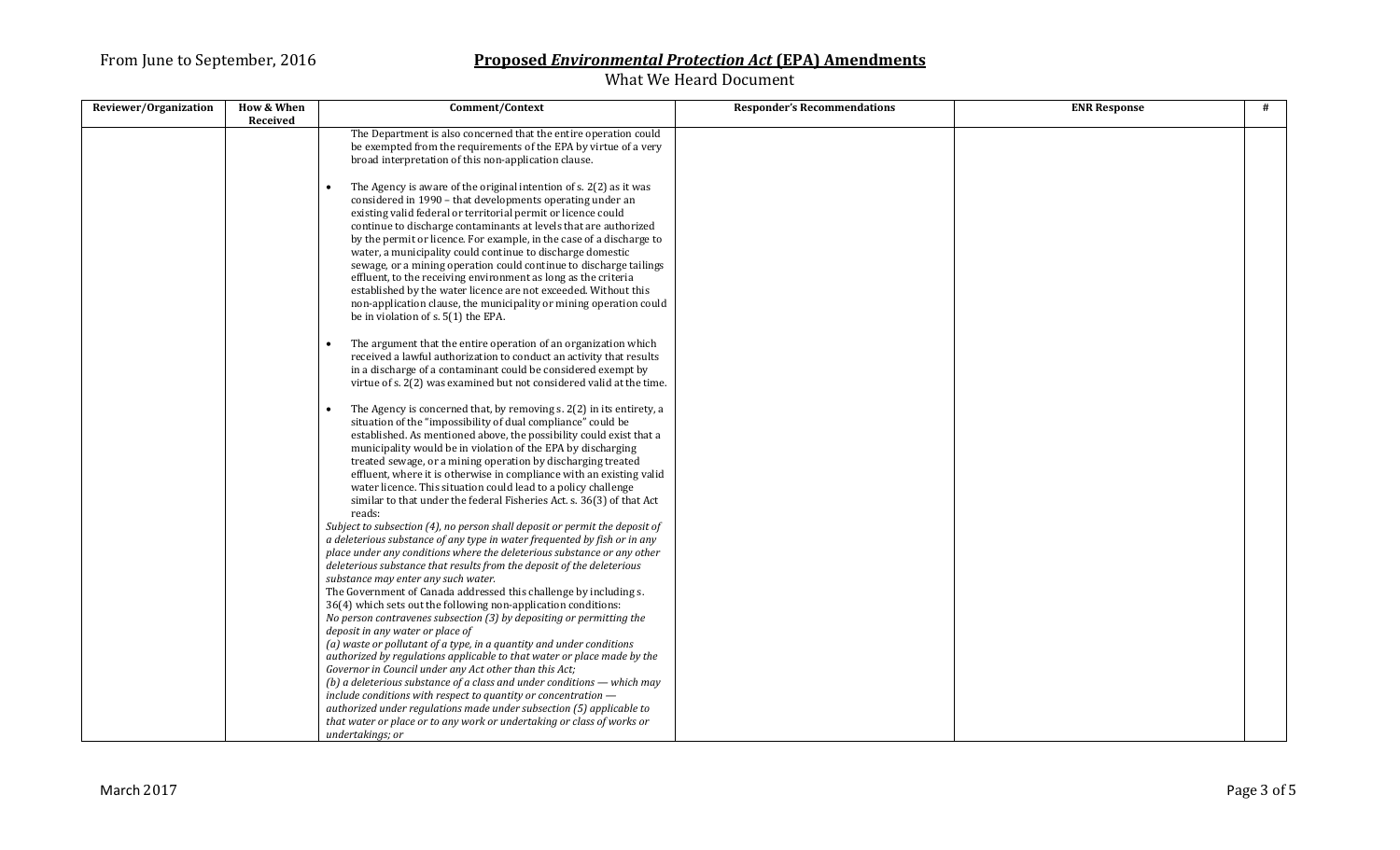| Reviewer/Organization                        | <b>How &amp; When</b><br>Received      | Comment/Context                                                                                                                                                                                                                                                                                                                                                                                                                                                                                                                                                                                          | <b>Responder's Recommendations</b>                                                                                                                                                                                                                                                                                                                                             | <b>ENR Response</b>                                                                                                                                                                                                                                                                                                                                                                                                                                          | #  |
|----------------------------------------------|----------------------------------------|----------------------------------------------------------------------------------------------------------------------------------------------------------------------------------------------------------------------------------------------------------------------------------------------------------------------------------------------------------------------------------------------------------------------------------------------------------------------------------------------------------------------------------------------------------------------------------------------------------|--------------------------------------------------------------------------------------------------------------------------------------------------------------------------------------------------------------------------------------------------------------------------------------------------------------------------------------------------------------------------------|--------------------------------------------------------------------------------------------------------------------------------------------------------------------------------------------------------------------------------------------------------------------------------------------------------------------------------------------------------------------------------------------------------------------------------------------------------------|----|
|                                              |                                        | $(c)$ a deleterious substance the deposit of which is authorized by<br>regulations made under subsection (5.2) and that is deposited in<br>accordance with those regulations.                                                                                                                                                                                                                                                                                                                                                                                                                            |                                                                                                                                                                                                                                                                                                                                                                                |                                                                                                                                                                                                                                                                                                                                                                                                                                                              |    |
| <b>Inuvialuit Regional</b><br>Corporation    | Email, formal<br>letter,<br>Sept.15/16 | Removal of the Non-Application clause - As a consequence,<br>operators that are currently governed by legislation other than the<br>EPA will now be subject to the limits and standards. IRC seeks<br>clarification on how the EPA will achieve consistency with other<br>environmental legislation where a business is subject to another<br>statute.                                                                                                                                                                                                                                                   |                                                                                                                                                                                                                                                                                                                                                                                | S. 5(3)(a) will be amended to clarify discharges<br>authorized under other Acts or regulations do not<br>violate s. 5(1) of the EPA.                                                                                                                                                                                                                                                                                                                         | 9  |
| Vehicle Sources - $s.5(3)(c)$ , and $s.5(4)$ |                                        |                                                                                                                                                                                                                                                                                                                                                                                                                                                                                                                                                                                                          |                                                                                                                                                                                                                                                                                                                                                                                |                                                                                                                                                                                                                                                                                                                                                                                                                                                              |    |
| <b>Inuvialuit Regional</b><br>Corporation    | Email, formal<br>letter,<br>Sept.15/16 | Inclusion of "vehicles" - In the proposal, aircraft, marine vehicles<br>and all-terrain vehicles are exempt. In the presentation, ENR<br>indicated that all personal vehicles are exempt. IRC wants<br>confirmation that personal vehicles and vehicles used for the<br>purposes of harvesting country food remain exempt. IRC further<br>submits that snowmobiles must be listed in the exemption as they<br>are not clearly "all terrain". IRC believes that an exemption for all<br>personal vehicles where there are no facilities to certify that<br>vehicles are performing properly is necessary. | Officially and clearly exempt snowmobiles                                                                                                                                                                                                                                                                                                                                      | Based on feedback received on the Air Regulatory<br>Framework and a resulting change in approach to<br>this component of the Air Regulatory Framework,<br>the proposed amendment to the Vehicle Sources<br>exception clause will not be pursued. Therefore, the<br>Vehicle Sources exception currently in the EPA will<br>remain unchanged.<br>At this time, ENR is not proposing to regulate<br>emissions from personal vehicles, including<br>snowmobiles. | 10 |
| Domestic Sources - s.5(3)(b), and s.5(4)     |                                        |                                                                                                                                                                                                                                                                                                                                                                                                                                                                                                                                                                                                          |                                                                                                                                                                                                                                                                                                                                                                                |                                                                                                                                                                                                                                                                                                                                                                                                                                                              |    |
| <b>Inuvialuit Regional</b><br>Corporation    | Email, formal<br>letter,<br>Sept.15/16 | Future inclusion of domestic sources of emissions (i.e.<br>furnace/wood smoke) - While these are currently excluded in<br>the proposed amendments, IRC submits that because of the<br>essential nature of domestic heat and because many Inuvialuit<br>homes still use wood-burning appliances, consultation must take<br>place before these are included in future versions of the statute.                                                                                                                                                                                                             |                                                                                                                                                                                                                                                                                                                                                                                | If ENR were to propose to regulate woodstoves at a<br>future time, ENR would conduct engagement at that<br>time, or consultation if required.<br>At this time, ENR will not be removing wood<br>burning appliances from the Domestic Sources<br>exception clause, as originally proposed. Instead,<br>ENR will amend the EPA to focus on the release of<br>nuisance discharges through amendments to ss. 2.2<br>and $5(4)$ .                                 | 11 |
| Tlicho Government                            | Email, formal<br>letter,<br>Sept.16/16 | The proposed Environmental Protection Act changes relating to<br>Domestic sources (section $5(3)(b)$ – section $5(4)$ ) propose that<br>emission sources from inside the home-i.e., woodstoves or<br>furnace emissions-are exempt, unless they are considered a<br>nuisance. In that case it is proposed that the GNWT's department<br>of Environment and Natural Resources would have the ability to<br>act. Many Thcho rely on woodstoves for heating our homes, and<br>while we do not want to create an environment that is bad for the<br>health of our people and environment, we believe that our | Ensure that any public nuisance actions relating to<br>woodstove use remain in the hands of Community<br>Governments. (Thcho Government notes that<br>Tłįchę Community Governments are provided<br>legislative power under the Thcho Agreement<br>(section 8.4) and the Tłįchę Community<br>Government Act (part 4) to enact bylaws relating<br>to matters of a local nature). | ENR is not proposing to regulate woodstoves at this<br>time. Instead the legislative amendments to the EPA<br>will focus on nuisance emissions. This would not<br>prevent a Tłįchę Community Government from<br>enacting their own local bylaws as per the<br>referenced sections of the Tłįchę Agreement.                                                                                                                                                   | 12 |